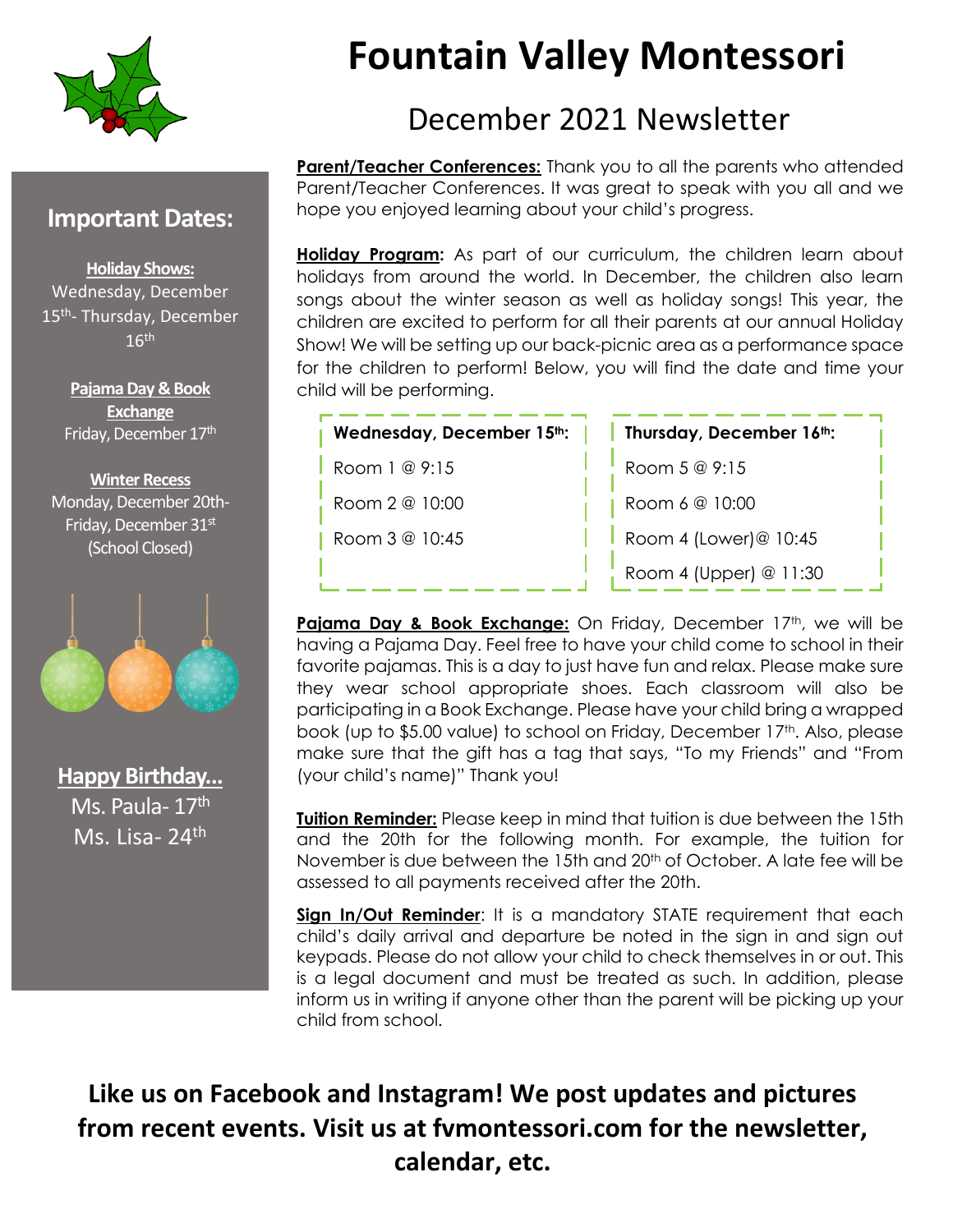**Room 1- Ms. Jahaira & Ms. Vicky:** Brrrr... Grab your jacket, scarf and gloves because it's getting cooold in here! It must be because we are getting ready to travel to the coldest places on earth and learn about the North and South Pole! We will be turning our room into a winter wonderland with reindeers, snowmen, and snowflakes! We will explore the animals of the Arctic region too, but our focus will be on the Emperor penguin, the unique bird from Antarctica! Did you know the father penguin is responsible for balancing their egg on its feet and stand for 65 days through icy temperatures, cruel winds, and freezing storms? Wow... I cannot imagine, that is truly amazing! Estaremos aprendiendo la cancion de Feliz Navidad cantada por Jose Feliciano y tambien come decir los animales del artico! You guessed it…. we will be singing the song Feliz Navidad by Jose Feliciano and we will learn about animals of the arctic in Spanish!

We are all super excited for our Holiday Show this year! The children have been practicing all month and cannot wait to perform for you! My crafty little elves have also been working on a surprise to give you as the holidays approach. Ms. Vicky and I have fun holiday activities for the children to enjoy as the festivities approach!

A funny incident:

As we wrapped up our Spanish lesson for the week, I told the children they were learning so fast and they were my little bilinguals!! A child said "what!... We are your little burritos"? And I said nooo...not burritos, I cannot eat you guys! And we all started giggling!

**Holiday Show via ZOOM:** Tuesday, December 15<sup>th</sup> @ 10:00 am Pajama Day & Book Exchange: Friday, December 18th **Winter Recess:** Monday, December 21st – Friday, January 1st

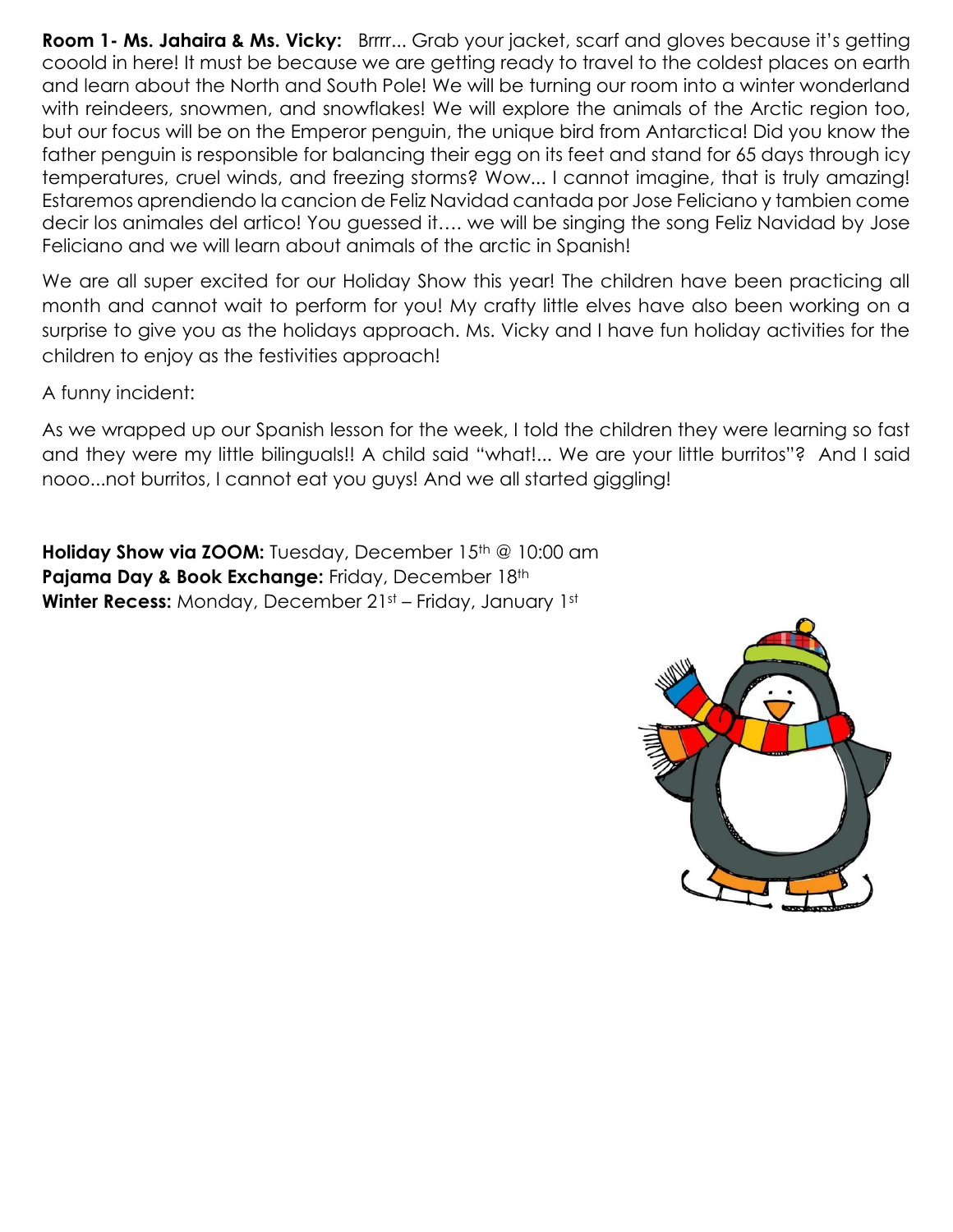**Room 2- Ms. Marian:** I cannot believe we are a month away from the New Year! November was such a fun and exciting month for the children. We learned about the beautiful country we live in and explored the 50 states. We enjoyed counting the stars on our flag and learned about oceans around the world along with discovering some yummy fruits and vegetables. We created beautiful fall trees and turkeys using multimedia coloring techniques and our Stone Soup was delicious!

December is the twelfth month of the year. It has thirty-one days. In the northern half of the world, winter begins on December 21st or 22nd. There, it is the shortest day of the year. At the same time, summer starts in the southern half of the world.

In December, be ready to hear your child say Feliz Navidad and Eid Saeed as we will learn about holidays around the world. This is an excellent opportunity to explore how people worldwide celebrate the holidays, learn about their traditions, and participate in joyful experiences. We will listen to festive music from around the world and will even try to learn a few songs!

We will also be discussing the continent of Antarctica and its climate and animals. I will take the opportunity to talk about the difference between the Artic and the Antarctic region and we will learn about the parts of the penguin. Our Spanish lessons will be based on the winter season.

The children will enjoy winter-themed art as they learn a new painting technique.

Happy Holidays to all and have a great time with friends and family!

Happy Birthday: Max P.- 3rd Isaac P.- 4th

**Holiday Show via ZOOM:** Tuesday, December 15<sup>th</sup> @ 10:30 am Pajama Day & Book Exchange: Friday, December 18th **Winter Recess:** Monday, December 21st – Friday, January 1st

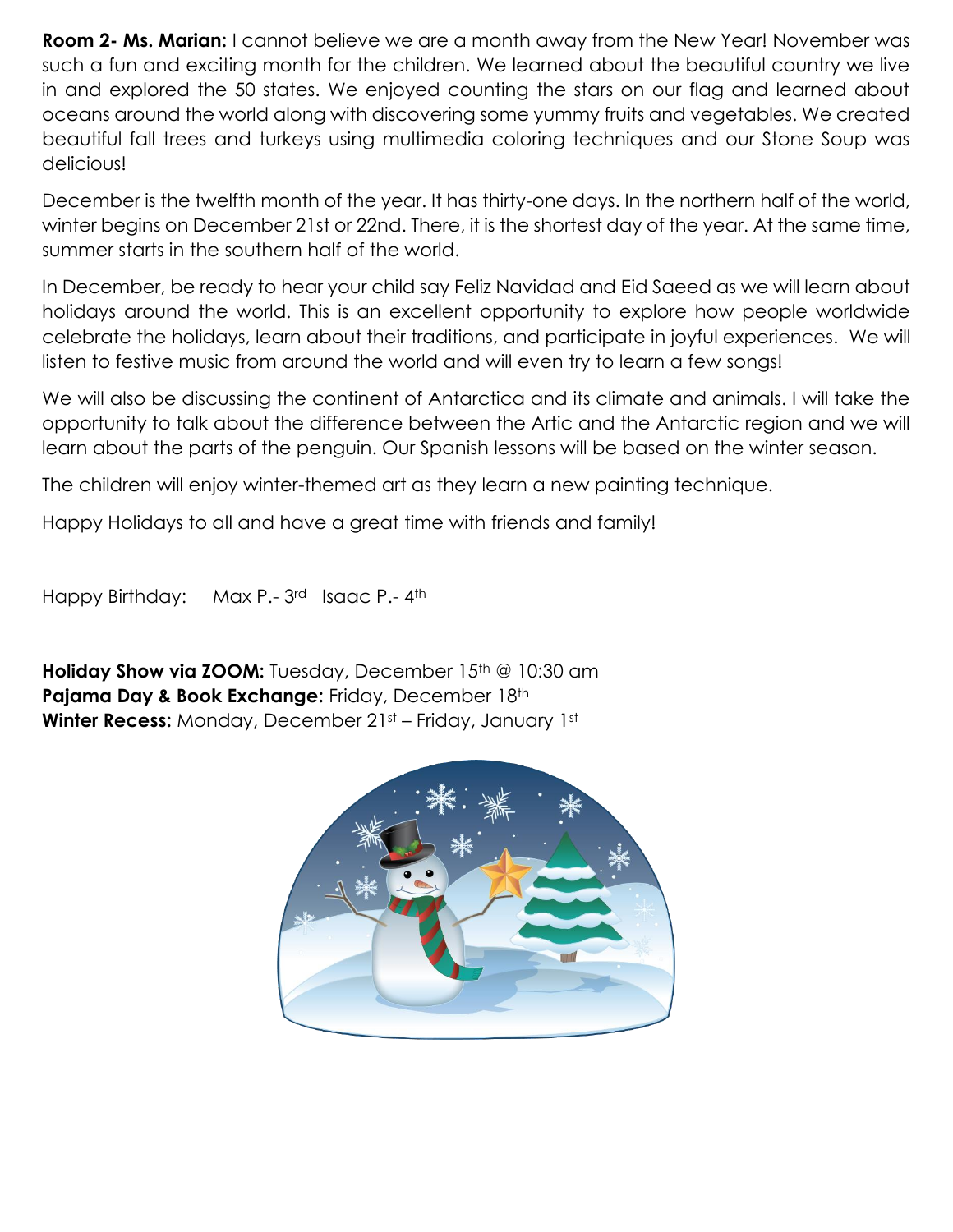#### **Room 3- Ms. Bea:** Hello Parents,

Hope you had a restful and enjoyable Thanksgiving break! We had a great month of November with our Stone soup, while we also focused on what we were thankful for. I thoroughly enjoyed listening to the children innocently talk about what they appreciate the most. They were excited as we visited some of the most important landmarks of Europe and we all agreed that it would be fun to visit them in person someday! We talked about Living and Non-Living things, some of them were surprised to find out about some things that are part of the living environment.

December will be a fun, busy month. We will visit the continent of Antarctica and the cold Arctic region in the north! We will discover some of the most beautiful animals native to the coldest places on earth, one of them being a penguin. We will learn about the parts of a penguin and about the different types of penguins that inhabit the continent. We will be making holiday inspired artwork to make our room look festive and beautiful for the season! American artist Grandma Moses will be our inspiration as we recreate one of her famous winter scenes. We will be staying local as we also listen to the songs of Aretha Franklin as our artist of the month. The children will also listen to holiday songs, and practice for the holiday program. Finally, we will learn numbers and terms for popular winter clothing in Spanish class.

Sending warm wishes as we begin the holiday season!

Ms. Bea

**Holiday Show via ZOOM:** Tuesday, December 15<sup>th</sup> @ 11:00 am Pajama Day & Book Exchange: Friday, December 18th **Winter Recess:** Monday, December 21st – Friday, January 1st

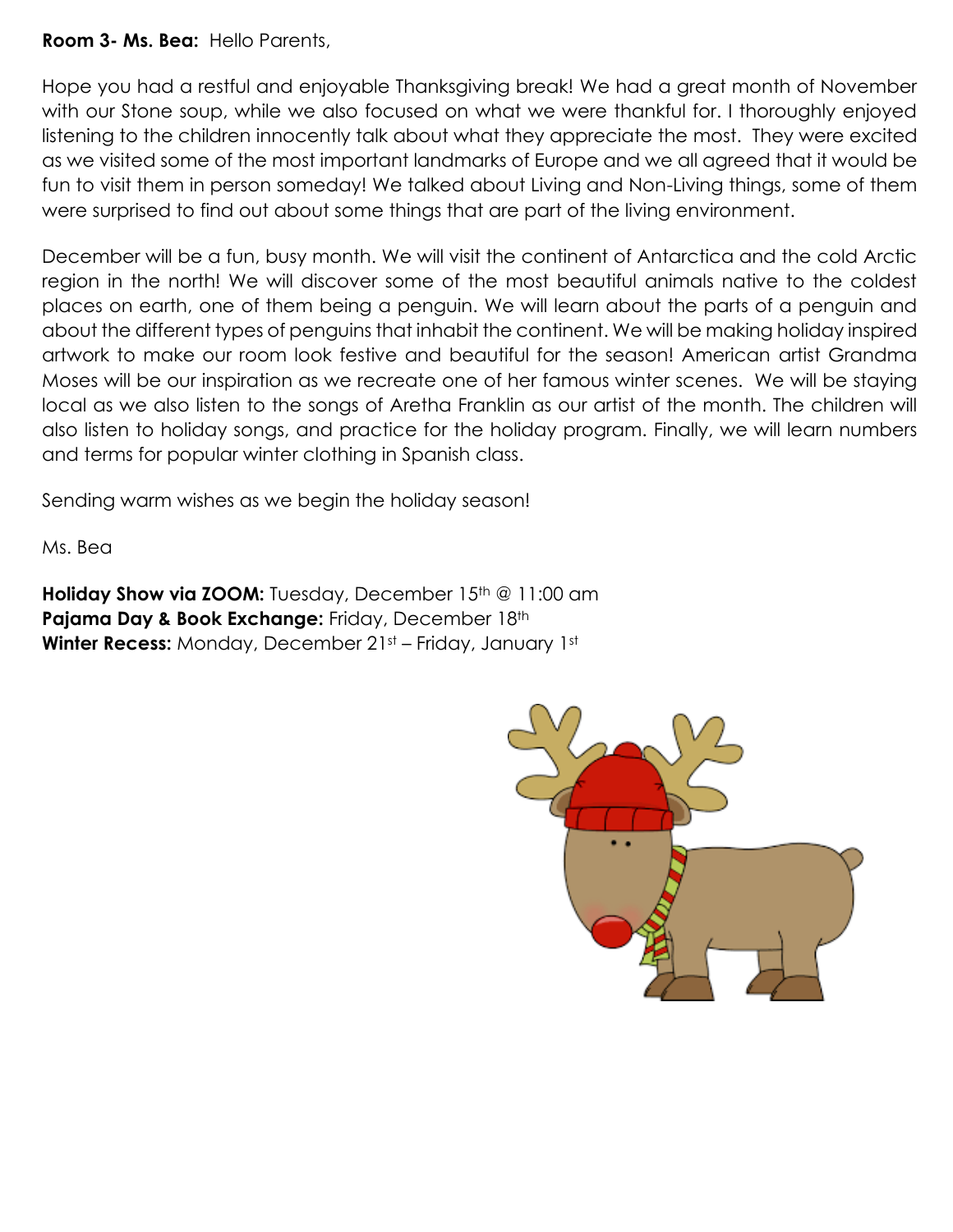#### **Room 4 Lower- Ms. Paula & Ms. Yasmin:** Hello Parents,

We had an amazing month of November as we learned about our beautiful country and about our beautiful state. I look forward to moving on to another great month as we approach the last month of 2020! Yay!

December is the twelfth month of the year. It has thirty-one days. In the northern half of the world, winter begins on December 21st or 22nd. There, it is the shortest day of the year. At the same time, summer begins in the southern half of the world. There, it is the longest day of the year. People living in England long ago called this month Winter-monath or "winter month".

December is always a month to remember, and our weather is generally not frightful. But it is so in Antarctica, the most southern continent, and the site of the south. We will learn about this unique continent, about the animals that inhabit this land and the Antarctic Treaty. Children love to learn about the penguin and are always amazed to discover the different types of penguins that are found here. I will also take this opportunity to introduce the Arctic, the northernmost region of the world. We will explore the arctic and the children will learn about some differences between the two. This part of the world has certain unique characteristics, and I am certain the children will be fascinated!

With glee we will be learning about the various holiday traditions. This will include the Feast of Saint Nicholas on December 25th, St Lucia Day, Hanukkah, and Kwanzaa and Christmas. We will learn about holiday plants and review parts of a leaf for our study of botany. Our artist of the month will be Grandma Moses as we try to recreate one of her endearing winter wonderland scenes. We will listen to holiday songs as we get ready for our holiday show. Looking forward to the magic of the season!

Happy Birthday: Nathan P.- 24th



**Holiday Show via ZOOM:** Thursday, December 17<sup>th</sup> @ 10:30 am Pajama Day & Book Exchange: Friday, December 18th **Winter Recess:** Monday, December 21st – Friday, January 1st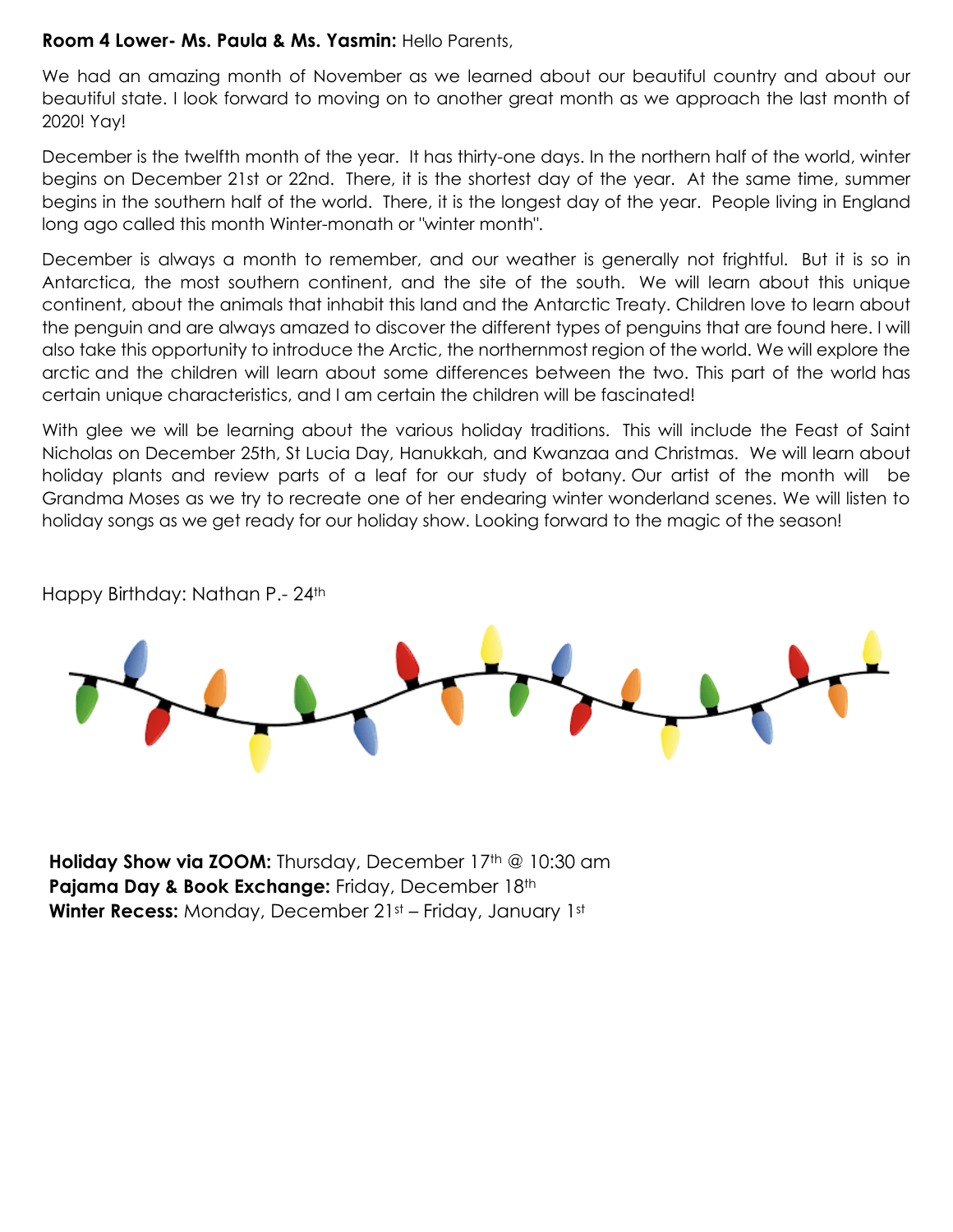**Room 4 Upper- Ms. Neranja & Ms. Yasmin:** Welcome to the frosty month of December! It is so hard to believe that November is over, and the holidays are already approaching. I look forward to covering the following topics during this short month.

Cultural Units:

- **World holidays**: This would be a great opportunity for them to explore together how holidays are celebrated in other countries and how they have incorporated some of those traditions into their own family celebrations. In this way, children realize that all cultures can offer positive experiences.
- **Elementary heritage Project:**

The Elementary heritage project is set up for students to discover their heritage while learn ing why the United States is called the "melting pot" of the world. The goal of this project is for each student to research and reflect on their individual backgrou nds and share their knowledge with their peers through their poster.

- **Winter and December Writing Prompts:**
	- **a.** "The best gifts are gifts from the heart" What does this phrase mean to you?
	- **b.** "If I see snow outside my window". What would I do?
- **Art:** Catching a Snowflake Monart Art Project.
- **Music:** The Nutcracker ballet and the music by Tchaikovsky The students will listen to selections from the Nutcracker and discuss the mood evoked by each.

More information regarding the holiday program will be sent out in an email once all the finer details have been decided on. Please be sure to enjoy these last days of the year 2020 and hope that everyone has a warm and cozy December!

Happy Birthday: Natalie N.- 16th

**Holiday Show via ZOOM:** Thursday, December 17<sup>th</sup> @ 11:00 am Pajama Day & Book Exchange: Friday, December 18th **Winter Recess:** Monday, December 21st – Friday, January 1st

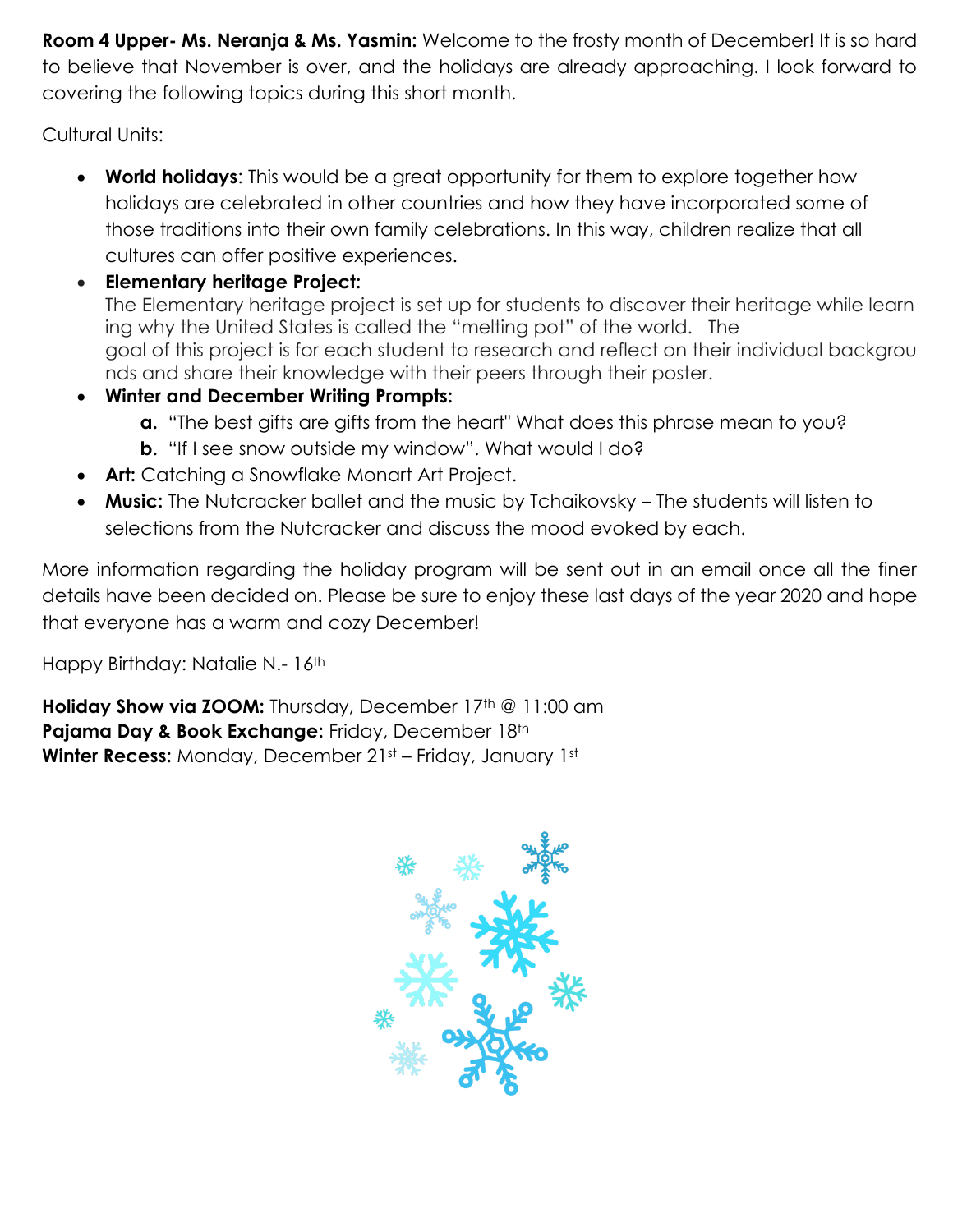**Room 5- Ms. Gloria & Ms. Jocelyn:** Phew… See how time has flown as we reach the end of the year and 2021 is around the corner! It has been a year that will always be remembered with some sadness but let's all look forward to a better tomorrow with hope and conviction! It was so nice to be able to see you and talk to you during parent/teacher conferences. Thank you for taking the time.

Brrr…. Put your winter clothes on as we will be travelling to Antarctica to discover the penguins! I am certain the favorite type of penguin will be the Macaroni Penguin. The children will study about parts of a penguin and enjoy an art project. At the end of the month, we will watch a documentary about the coldest continent on our planet.

Beat it…beat it…beat it…We will put our Rock & Roll shoes on to listen and "Moon dance" to Michael Jackson's music during December! It is the holiday season, and the children will be introduced to the great artist, Andy Warhol, and his holiday themed cards. The children will make their version of his famous "Christmas Card Art" using die cuts of trees, snowmen, candy canes to create the Art. We will also work on holiday themed art projects during the month of December. Ms. Jocelyn will teach modes of transportation in Spanish and the children will learn "Las Ruedas del Autobus", the Spanish version of the ever-popular Wheels on the Bus! I will also introduce the parts of a bird.

Please mark your calendar to watch your child participate in our annual holiday show on Wednesday, December 16<sup>th</sup>. Please be on the lookout for the zoom invite that will follow soon. We have planned a book exchange for the children for Friday, December 18<sup>th</sup>. The children will have a fun day in their favorite pajamas while eating popcorn and watching a movie! It sure is going to be an enjoyable event!

We thank you for entrusting your child's education and growth with us and Ms. Jocelyn and I wish you all happy and safe holidays!

Ms. Gloria & Ms. Jocelyn

Happy Birthday: Harper L.- 7<sup>th</sup>

**Holiday Show:** Wednesday, December 16<sup>th</sup> @ 10:30 am Pajama Day & Book Exchange: Friday, December 18th Winter Recess: Monday, December 21st – Friday, January 1st

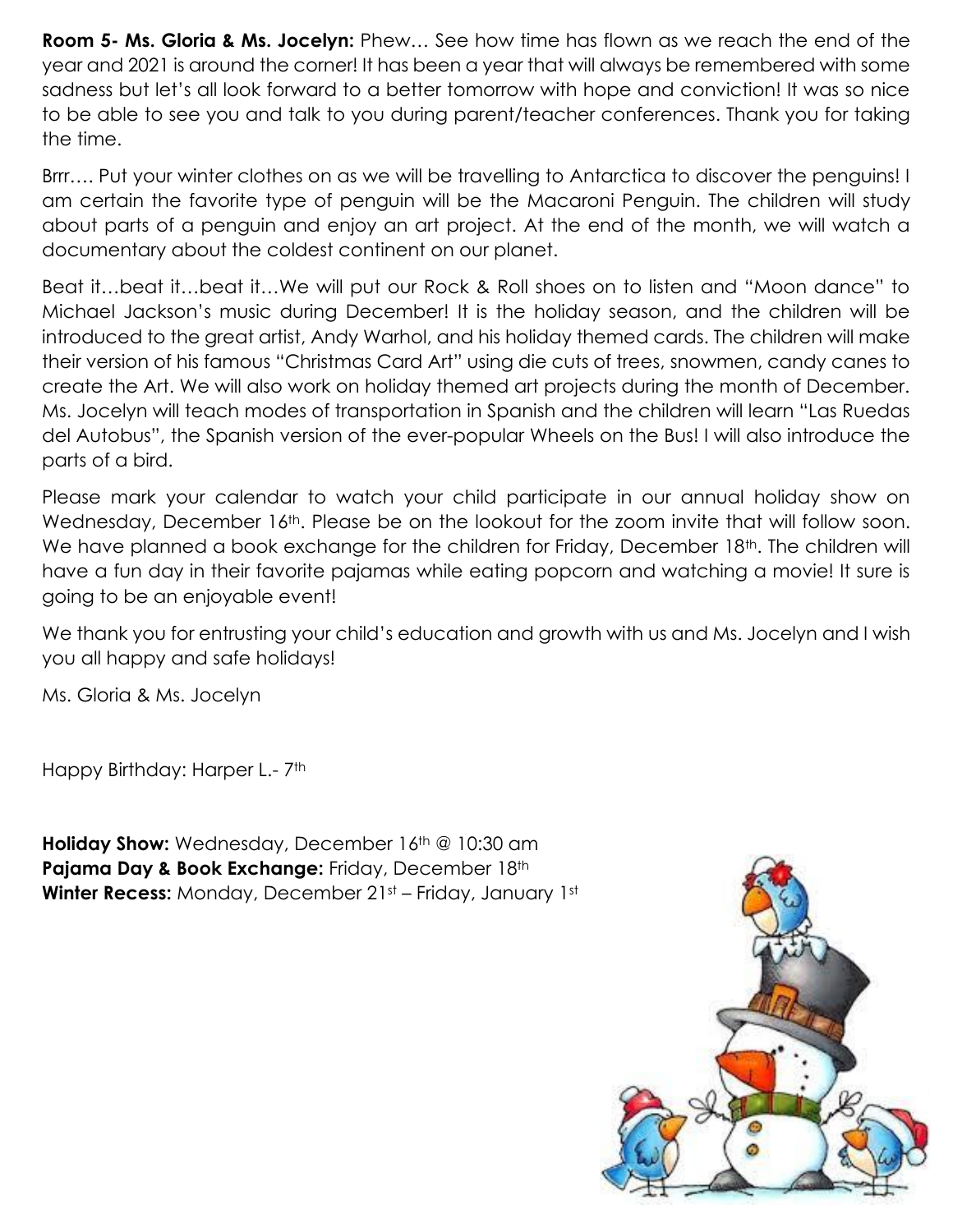#### **Room 6- Ms. Enoka:** Dear Room 6 Parents,

Can you believe we have arrived in the last month of the year 2020? What a year it has been, with unexpected challenges, changes, and growth for us all. However, as always December will be a month filled with lots of joy from all the holiday activities around the classroom and the children have a lot to look forward to.

The onset of the cold weather is a perfect time to journey to the coldest part of the world in Antarctica! We will learn about the endless icecaps and the wonderful animals such as the penguins & whales that enjoy the cold freezing weather. The children will learn about the parts of the penguin, which is one special bird, with flippers & feathers!

We will learn about the parts of a tree and the children will enjoy crafting and decorating their own pinecone holiday tree. In addition, the children will enjoy a variety of other crafts such as the making of holiday ornaments, decorating cookies etc. to help make our classroom festive and bright for the holidays. Lastly, the children will continue to practice their holiday songs for the holiday show which will keep the spirits merry and bright around the classroom. Please be on the lookout for the zoom invite closer to the event.

For our monthly art project, we will do a salt and paint art piece in keeping with the seasonal theme. As always, the children will also continue to work on their academic lessons such as their numbers, letters, reading and writing. Through it all, we will keep the spirits high with the holidays in mind.

Thank you for your exceptional support throughout this challenging year! Be safe and enjoy your holidays!

Best regards, Ms. Enoka

Happy Birthday: Dallas H.-18<sup>th</sup> Benjamin T.-26<sup>th</sup>

**Holiday Show via ZOOM:** Wednesday, December 16<sup>th</sup> @ 11:00 am Pajama Day & Book Exchange: Friday, December 18th **Winter Recess:** Monday, December 21st – Friday, January 1st

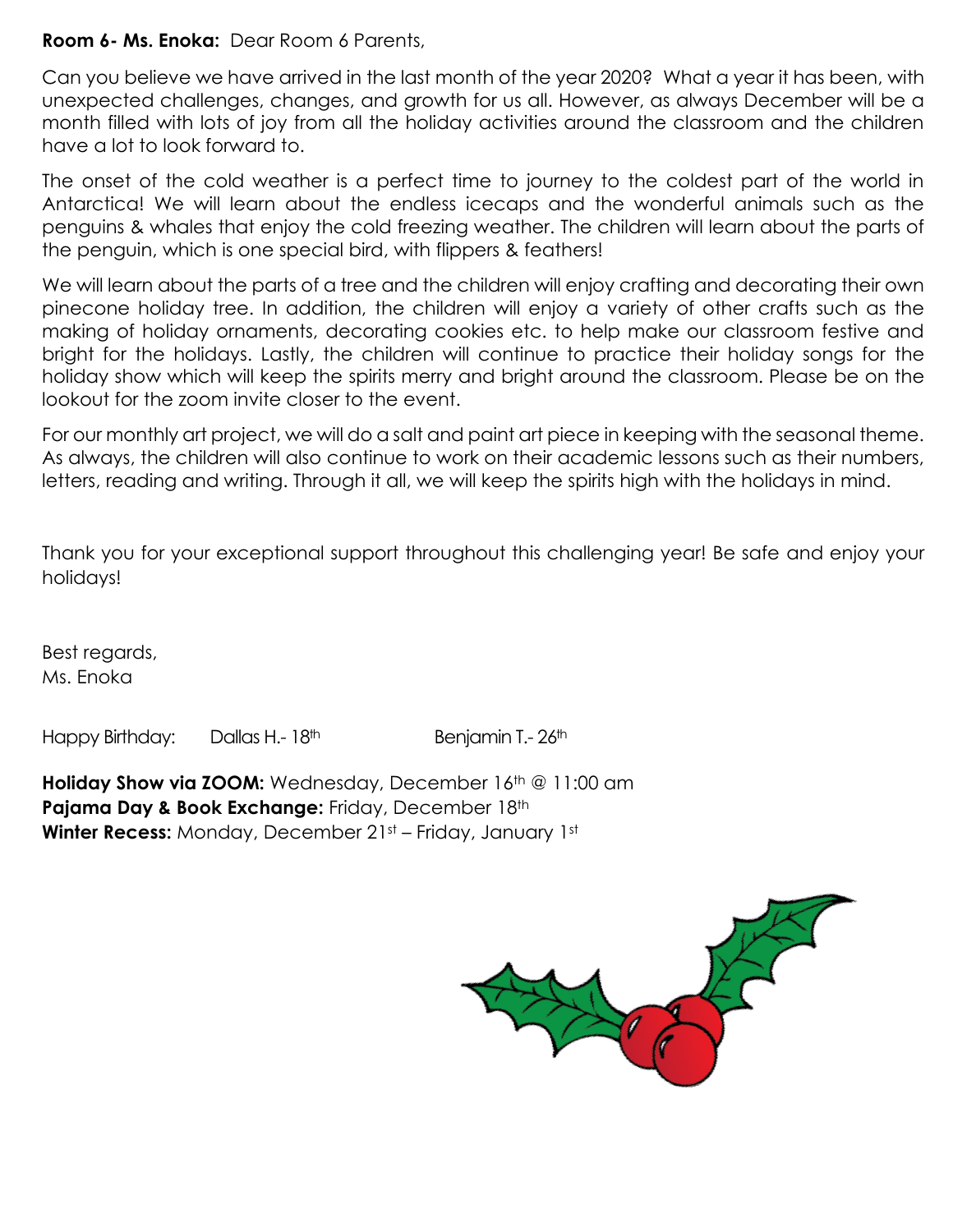**Room 7- Ms. Alicia, Ms. Jenae, & Ms. Michelle:** November has come and gone in the blink of an eye! The children did a great job making their turkeys, owls, and scarecrows. They also enjoyed singing the songs "I'm A Little Turkey", "Autumn Leaves" and "I'm A Little Scarecrow."

December brings lots of holiday cheer! Our book of the month is "Bear Stays Up for Christmas." The children will be making lots of fun artwork, such as: a handprint tree, a gingerbread man, a stocking, and a wreath. They will be painting with the color green which is our color of the month. I look forward to introducing "I'm A Little Snowman" as our song of the month and we will work on making lots of stars for our shape of the month project!

I thoroughly enjoy this time of the year since it gives me an opportunity to sing and introduce fun holiday songs! Be ready to hear the 2-year old sing these melodies in their cute voices and in their inimitable style at our Holiday Show!  $\odot$ 

We wish you Happy Holidays! See you all in 2021!

**Holiday Show via ZOOM:** Wednesday, December 16<sup>th</sup> @ 10:00 am Pajama Day & Book Exchange: Friday, December 18th **Winter Recess:** Monday, December 21st – Friday, January 1st